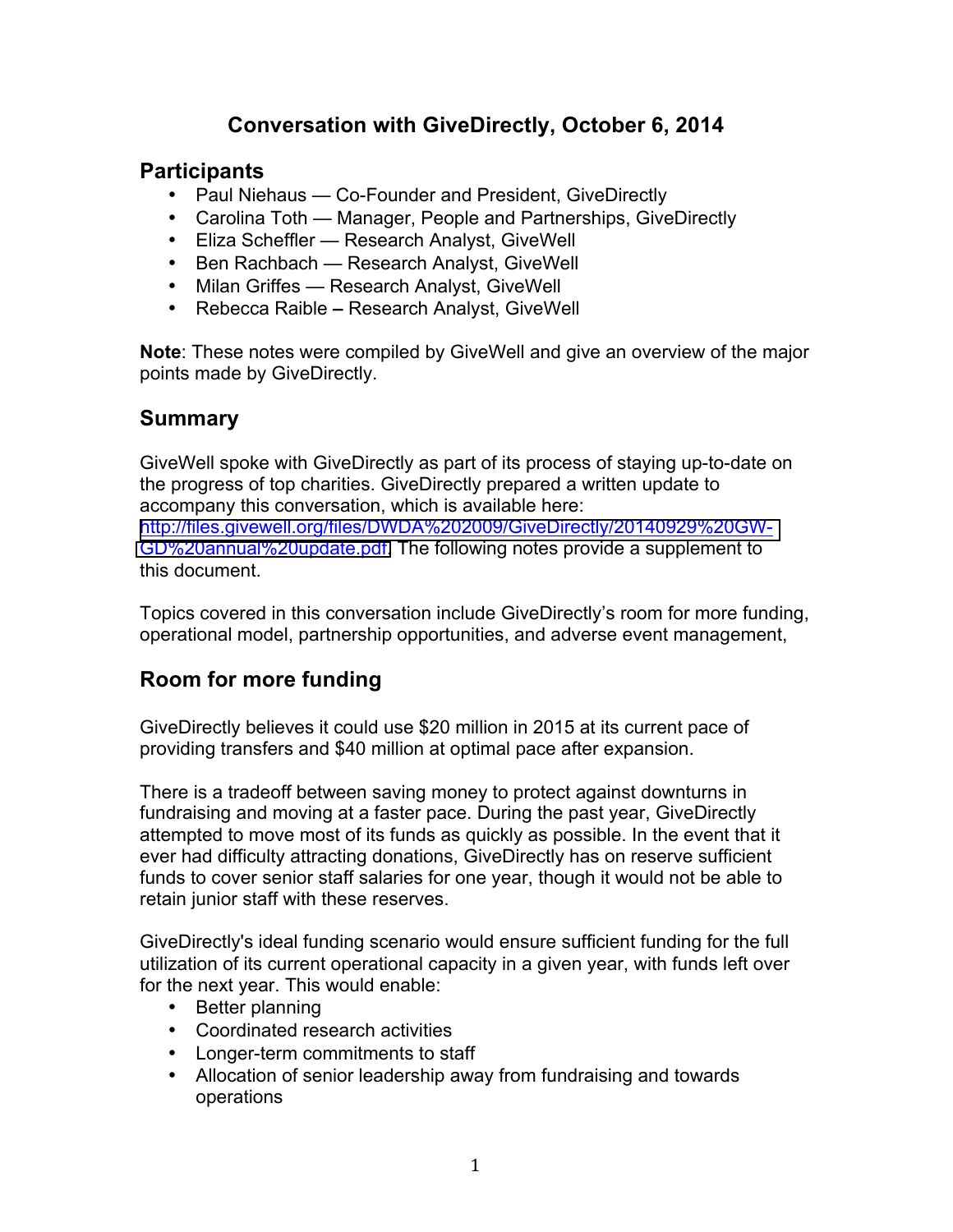In the past year, funding from Google helped GiveDirectly better plan its research agenda. In 2014, a large amount of senior staff time was spent on fundraising to ensure operations in 2015.

#### **Funding GiveDirectly's general equilibrium study**

GiveDirectly has applied to a grant from the United States Agency for International Development's (USAID) Development Innovation Ventures (DIV). This money would be used to fund additional households to be included in GiveDirectly's ongoing General Equilibrium (GE) study. USAID has not yet decided whether it will provide this support.

There are other possible sources of funding for the GE study including:

- General holiday revenue
- Grant application to Pershing Square Foundation (PSF) for \$3 million

The application to PSF will be discussed at PSF's board meeting in December.

## **Operational model**

GiveDirectly is planning to use campaigns in Uganda to try out new approaches to operational challenges. This is intended to allow GiveDirectly to learn more about activities it could undertake in the future. The board asked Piali Mukhopadhyay and the Uganda team to propose appropriate experimental activities, e.g. work in areas where payment infrastructure is less developed or work in humanitarian settings where the speed of payments supersedes other goals.

Uganda naturally presents more operational challenges than Kenya, so it makes sense to experiment with new operational approaches there. In addition, the GE study is the focus in Kenya, so GiveDirectly thinks it is better to locate its operational experimentation elsewhere.

GiveDirectly has begun discussing a pilot project in Bukedea District as part of this focus on new operational challenges. GiveDirectly is considering managing cash withdrawals for recipients in the pilot rather than relying on an independent mobile money network, pending board approval.

GiveDirectly is considering expanding its eligibility criteria to include:

- Widows living in iron-roofed houses
- Houses with iron roofs that are severely corroded
- Households with partially cemented floors

### **Government approvals for expansion**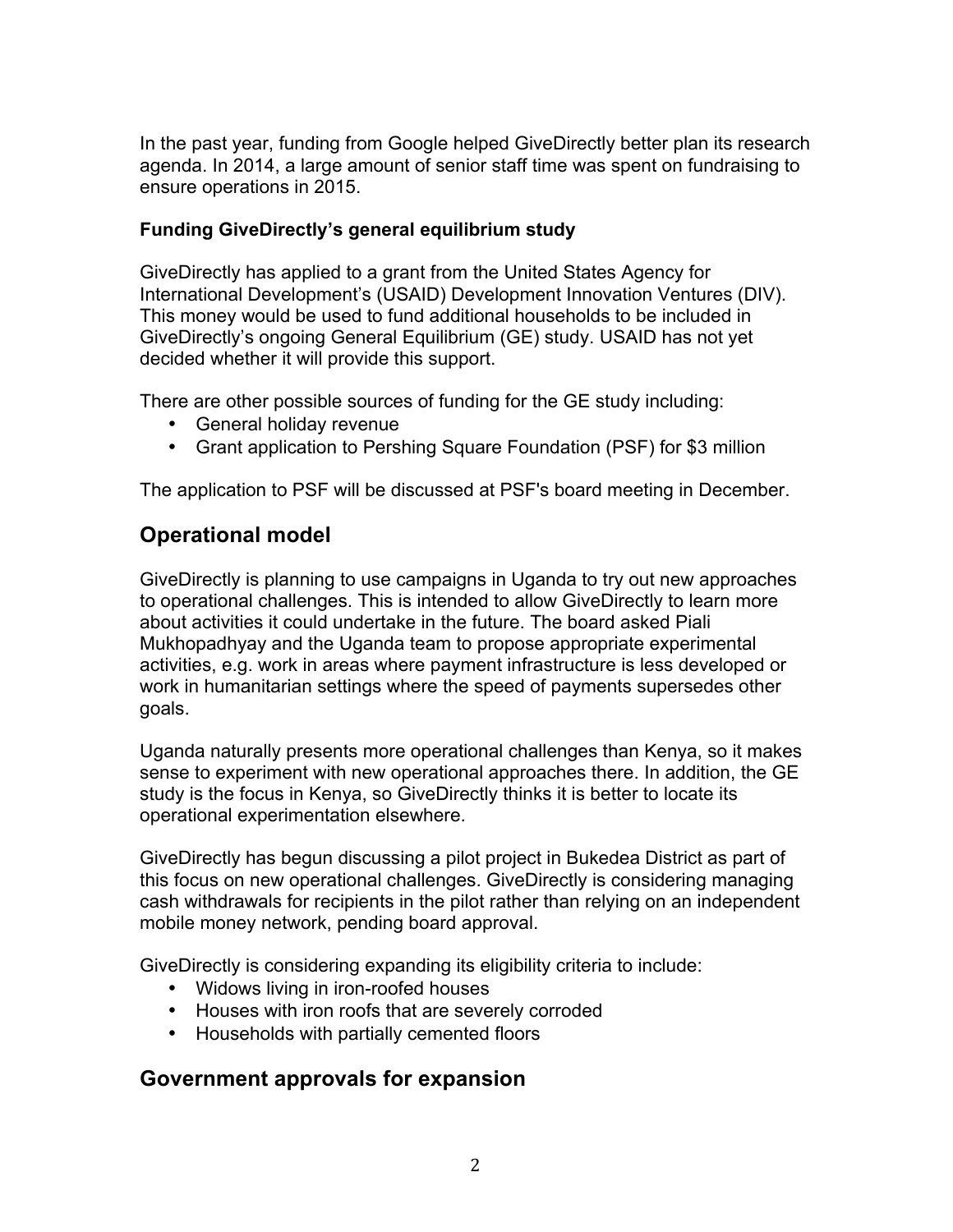In Kenya, the GE study is the primary focus of GiveDirectly's expansion efforts. GiveDirectly's board is visiting Kenya in November and will be meeting with government officials and potential board members in order to develop contacts that will enable an accelerated expansion process.

GiveDirectly generally expects the process of securing approvals to happen faster and more smoothly than it did in Ugunja district, which took about 2.5 months. GiveDirectly is seeking permission to expand its operations into Ukwala, which would add an additional \$3 million of capacity for transfers. There is a short list of counties GiveDirectly is seeking to expand into including Homa Bay, Nyando, and Kisumu. The timeline for these expansions is expected to be between 1 and 2.5 months.

Expansion is unpredictable. Permission can be granted after a single meeting or take much longer, depending on resistance from local officials. GiveDirectly is not attempting to get government approval for all of its expansion efforts at one time because there is a risk that officials might deprioritize working on requests for expansion efforts that are not imminent.

Relatedly, GiveDirectly is considering hiring a new staff person for an East Africa networking position. This work has been performed by Field Directors (FDs) in the past, but a dedicated person could achieve more. GiveDirectly is conducting a search for candidates, but may still choose not to fill this position in the near future.

# **Technology tools**

### **Segovia enrollment system rollout**

The rollout of the Segovia system is ongoing. So far Field Directors and Project Associate (PA) have not realized the predicted time savings because they are still testing the system. During the rollout, FDs and PAs have been running existing enrollment processes in parallel with the Segovia processes intended to replace them. This has allowed staff to note differences and unexpected outcomes.

Testing and refining the Segovia system over the past couple weeks has taken approximately 15% of Carolina Toth's time as well as a few hours per week for field staff members. It is vital that this testing take place, though it has taken longer than was initially estimated. Predicted time savings are expected by early November 2014.

## **Partnership opportunities**

GiveDirectly is exploring several potential partnerships.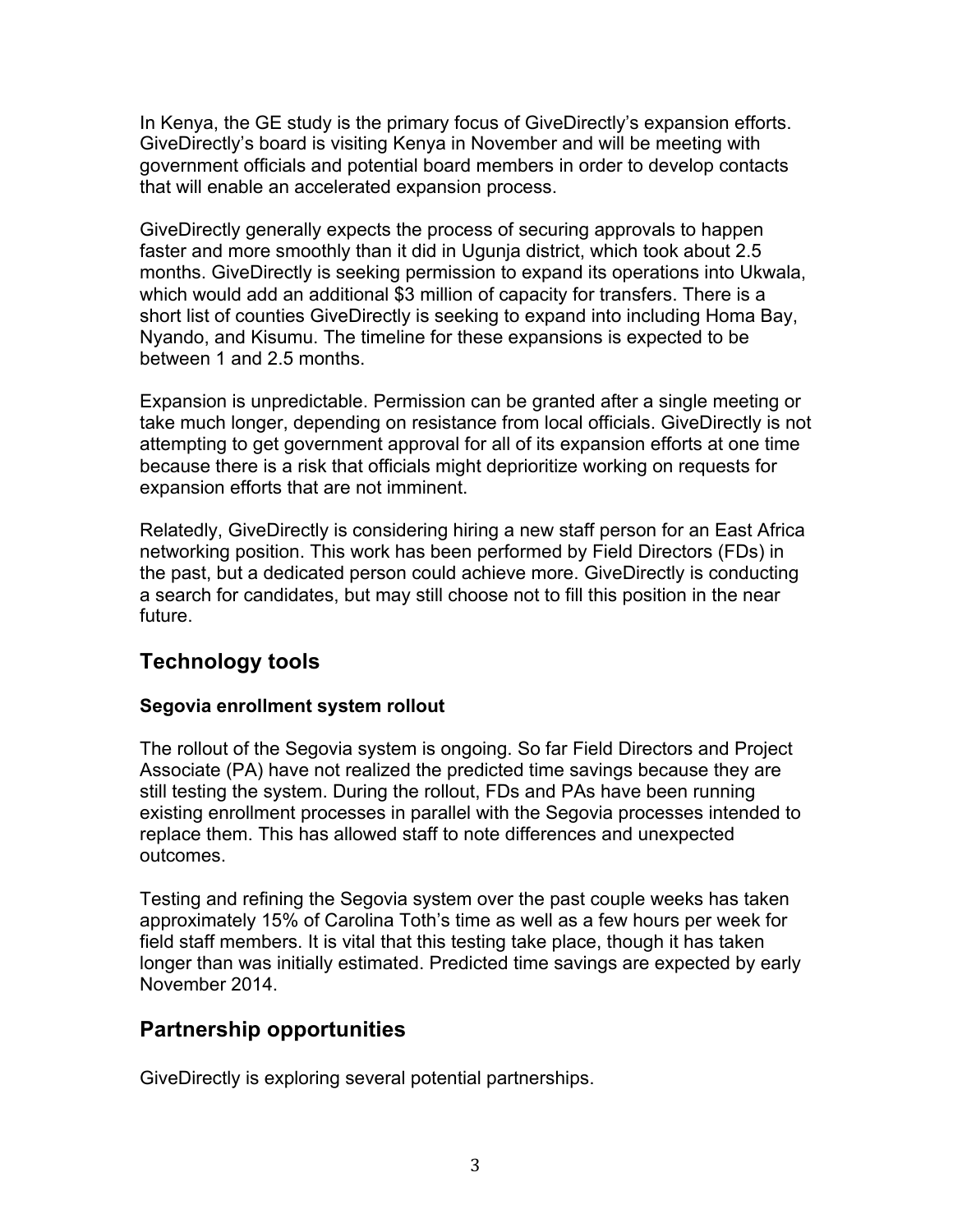#### **International Rescue Committee (IRC)**

GiveDirectly is in discussions with the IRC about elements of GiveDirectly's model that could be incorporated into the IRC's CT program in Pakistan.

#### **Indonesia**

GiveDirectly met with representatives from the World Bank, the Indonesian government, and the Australian Aid Agency to discuss conducting an impact evaluation comparing one time CTs with other interventions in Indonesia. There is strong interest in CTs in Indonesia but it will be some time before GiveDirectly knows the outcome of these discussions.

The Indonesian government and their counterparts at the World Bank are also interested in elements of GiveDirectly's operational model. For example, they are considering setting up call centers to facilitate tracking outcomes of government sponsored CT programs. GiveDirectly believes that direct communication with CT recipients could positively impact bureaucratic programs, though it would be hard to quantify this impact.

### **Adverse event management**

GiveDirectly is refining its approach to adverse event management. These efforts are listed on page 7 of the update document that GiveDirectly provided: [http://files.givewell.org/files/DWDA%202009/GiveDirectly/20140929%20GW-GD](http://files.givewell.org/files/DWDA%202009/GiveDirectly/20140929%20GW-GD%20annual%20update.pdf) [%20annual%20update.pdf.](http://files.givewell.org/files/DWDA%202009/GiveDirectly/20140929%20GW-GD%20annual%20update.pdf)

It is hoped that these actions will make it easier for recipients to speak up and ensure that problems are dealt with effectively when brought to GiveDirectly's attention.

GiveDirectly has considered offering financial rewards for whistleblowing. It has concluded that the risk of incentivizing rumors and the resulting wasted time investigating false accusations outweigh any potential benefits. GiveDirectly has spent time investigating rumors that turned out to be false.

GiveDirectly is communicating to villages that participating communities need to help ensure that GiveDirectly's rules are followed. If evidence is found that the rules are being systematically abused, GiveDirectly will freeze work in that community as a whole. These pauses allow GiveDirectly to determine whether it is possible to continue and encourage community members to report problems so that they can be addressed.

A new system of payday monitors and local informants was recently introduced in Uganda. Communities nominate and vote on candidates for the cash out day